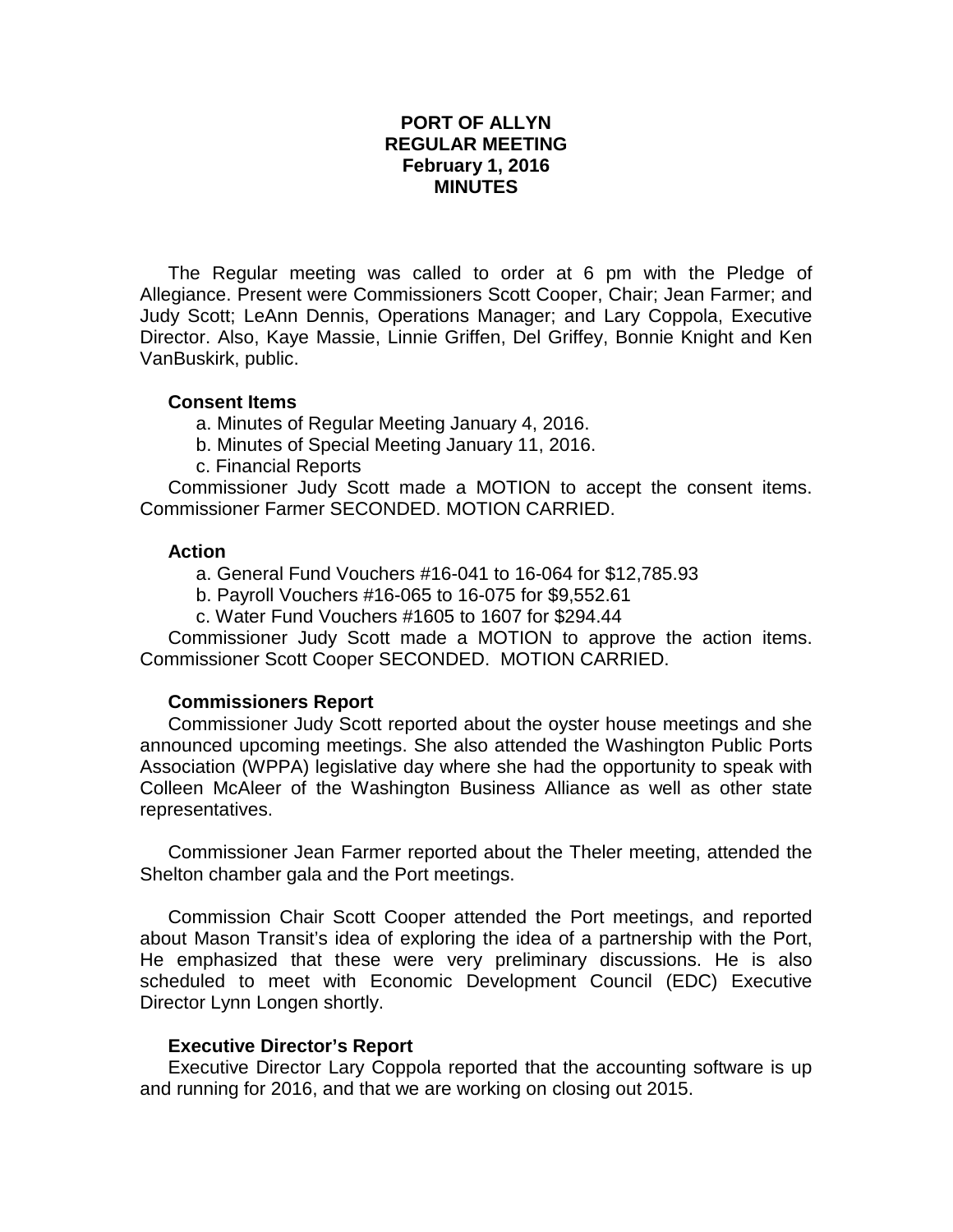He is also working on adding the cost of his insurance to his pay so it's paid as payroll. Dave Meyer will be in to figure out the extra taxation and set up the payroll aspect of it in the bookkeeping program.

He stated that the Lakeland Drive change order was reportedly approved by WSDOT to repair and fix the runoff issue. He also noted that the budget adjustment for the line item Elections was more than originally quoted by the County.

The Kayak Park Gazebo project is on hold because of shoreline permitting issues. He has talked with an engineer and there are other options, such as utilizing a portable gazebo.

The Port Boundary road signs will be going up shortly, and the Executive Director has requested a public hearing to update winter moorage fees.

He also stated that he is working on a representative from the Washington Business Alliance to come and do a presentation to the Commissioners.

The office now has a customer service counter, which has also opened up the main area for meeting options.

Mr. Coppola also reported that he found a used refrigerator for the downstairs meeting room, and a new desk for upstairs that will replace the one that was damaged moving it..

Finally, the glare from windows in the office can be remedied by having the office windows tinted. The cost would be under \$1,000.

He also suggested the Port hold a Garage Sale for surplused items.

The Regular Meeting was recessed at 6:02 p.m. to go into Public Hearing.

#### **Public Hearing**

a. Gazebo Fees - \$300 for long time gazebo users (5 years in a row or more).

b. Winter moorage rates be tiered from Oct. 1, to Apr. 30 at \$125 for 18 ft. and up; \$150 for 18 to 26 ft., and \$175 for over 26 ft..

Jeff Carey commented that the gazebo used to have a cheaper rate for weekdays. And he is curious about if it is a conflict to have cheaper rates. Bonnie Knight stated that you have to have it written and approved by the board, with no discrimination, and must have the correct public process.

No additional public comment was expressed.

The Regular Meeting was called back to order 6:17 p.m.

Commissioner SCOTT made a MOTION to approve the new moorage rates. Commissioner FARMER SECONDED the motion. Motion was APPROVED.

#### **Old Business**

Financial demographics: The Executive Director has been talking with the county and working on the figures, which are needed to plan for future projects,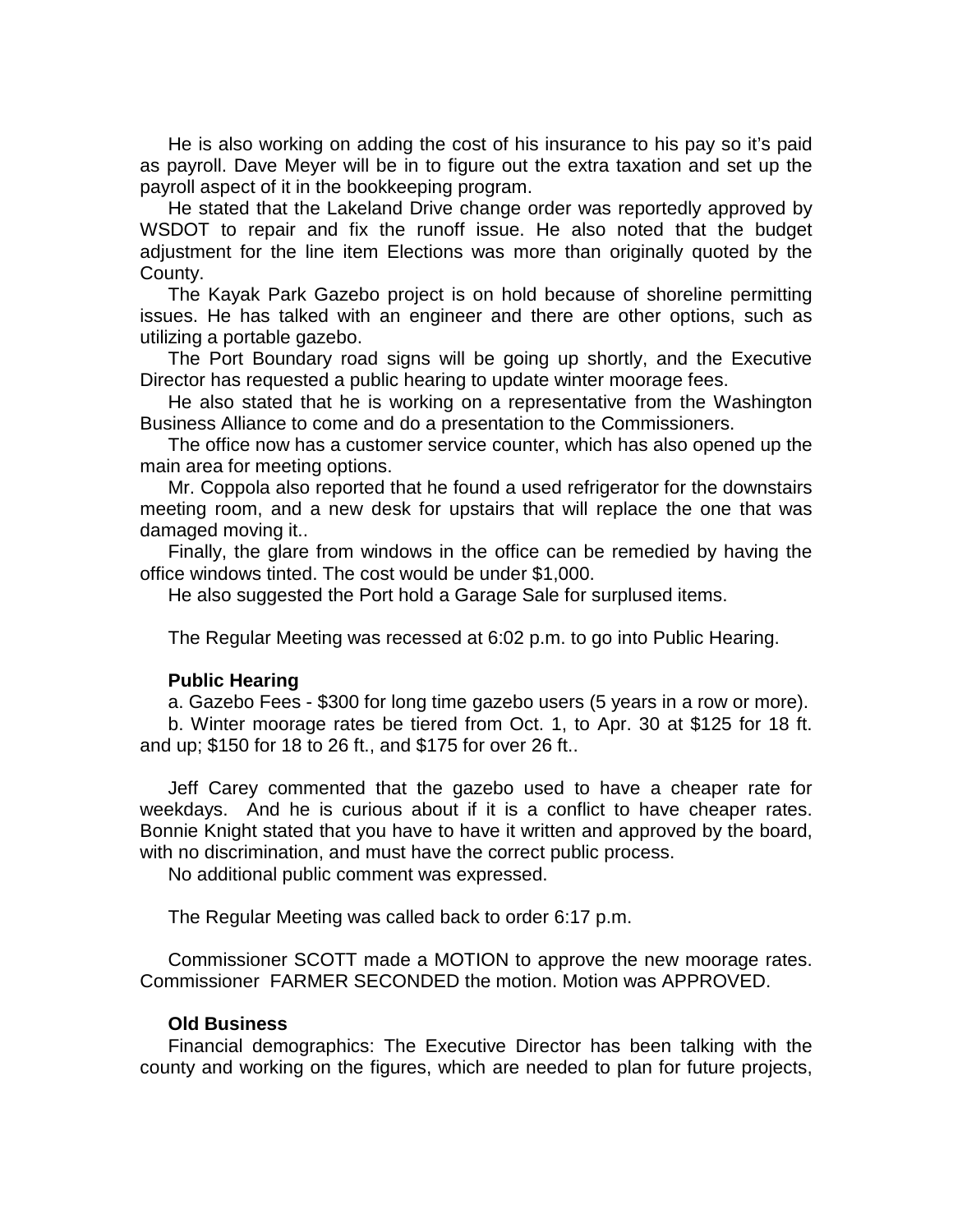as well as to be able to show the public what it would look like if the port collected different amounts by districts.

#### **New Business**

Contract limit amount for Municipal Research Service Center (MRSC) and spending authority. The Commissioners decided to table this until the next meeting to give the board time to read through the resolution.

Peninsula Regional Transportation Public Organization (PRTPO) – Commissioner Scott was appointed to be the Port's official representative on the board. MOTION to Accept by Commissioner FARMER, SECONDED by Commissioner SCOTT. MOTION APPROVED.

Chamber After Hours and Chamber meeting sponsorship. We will do these in the summer. After Hours on a Wednesday. Mr. Coppola will get it set up.

Window Tinting: The board gave Mr. Coppola approval to get the windows tinted for the estimated cost.

### **Public Comment**

Ms. Knight expressed to the Board and staff to make sure we document our rates correctly for the state audits.

Jeff Carey clarified a statement in the minutes and he said GIS and Treasurers has to add layers to their maps, and that the assessed values aren't in their system to add to mapping at public works. He also asked about lighting in Belfair and the North Shore properties. Commission Chair Cooper invited Mr. Carey to come out when they go to look during the dark and help with some input. Mr. Carey mentioned LED lighting and their output.

Ken VanBuskirk asked about the Belfair lighting project and supports it, Commission Chair Cooper said that will be a project as soon as the road widening is done so hopefully next year. He also discussed the trail project proposal and gave his input for that.

Linnie Griffen stated the Port Commission makes some good decisions. Commissioner Scott asked about Ms. Griffen and the cemetery. She stated that the Cemetery District does not have enough money to pay for election fees so they don't put in for an election since everyone runs unopposed, and the district is out the cost of the fees.

More public discussion, as Mr. Van Buskirk had previously suggested that the Port look into a trail from Allyn to Belfair to unify the communities.

MOTION to ADJOURN made by Commissioner SCOTT at 6:56 p.m. SECONDED by Commissioner FARMER.